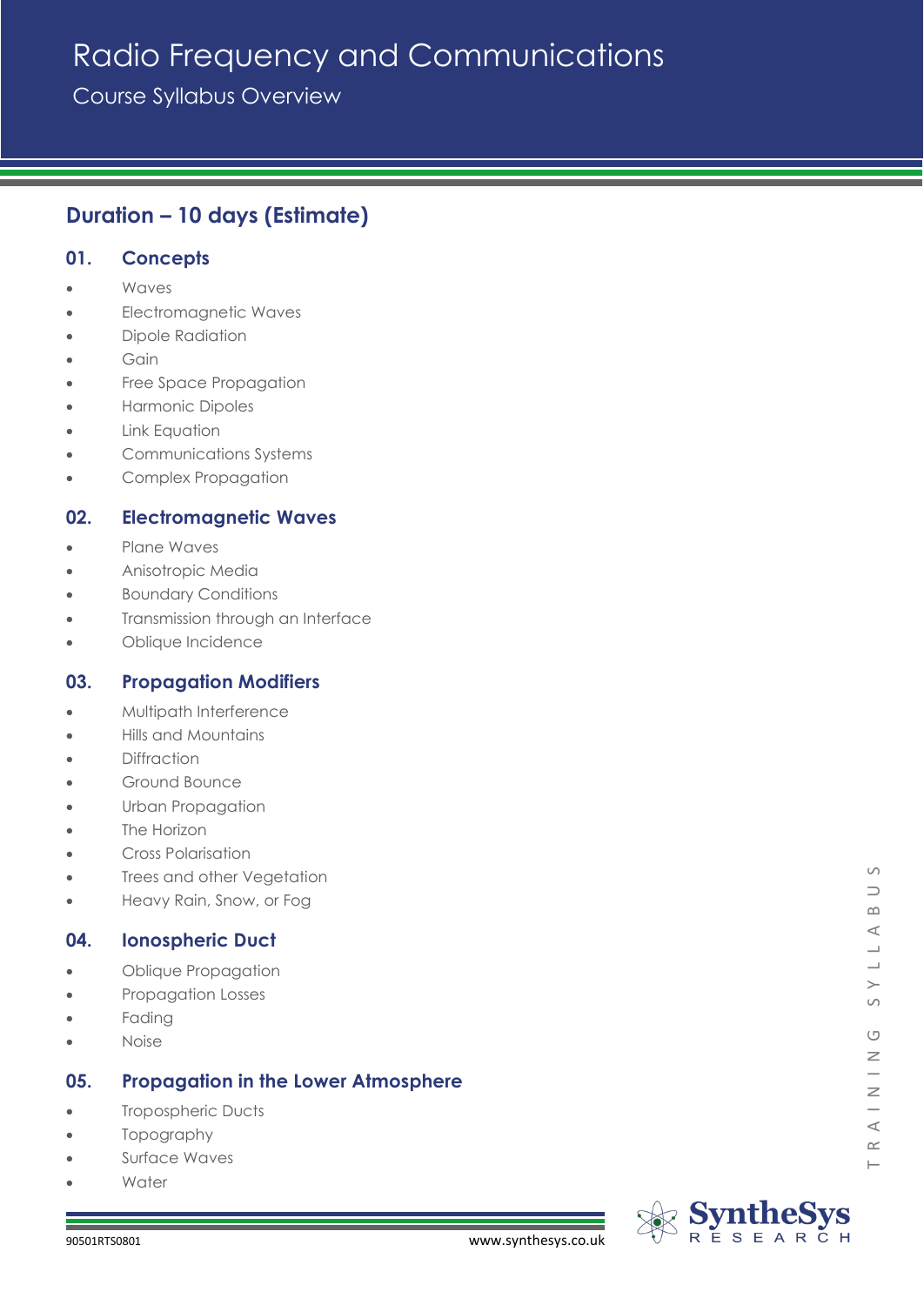## **06. Propagation through the Ionosphere**

- Benign Ionosphere
- Faraday Rotation
- Doppler Shift
- **Scintillation**

#### **07. Communications**

- **Types of Communication**
- Modulation and Multiplexing
- Electromagnetic Spectrum
- Bandwidth

#### **08. Fundamentals**

- Gain
- **Attenuation**
- Decibels

## **09. Amplitude Modulation**

- Principles
- **Sidebands**
- Power
- Single-Sideband

## **10. Frequency Modulation**

- Principles
- **Sidebands**
- Noise Suppression

## **11. Digital Techniques**

- Principles
- Parallel and Serial Transmission
- Data Conversion
- Pulse Modulation
- Signal Processing

## **12. Radio Systems**

- **Transmission Lines to Antenna**
- Matched Load Power Transfer
- Standing Wave Ratio
- Reflection Coefficient
- Transmission Line Types
- Transmission Line Characteristics

## **13. Transmitters**

**Fundamentals** 



 $\circ$ 

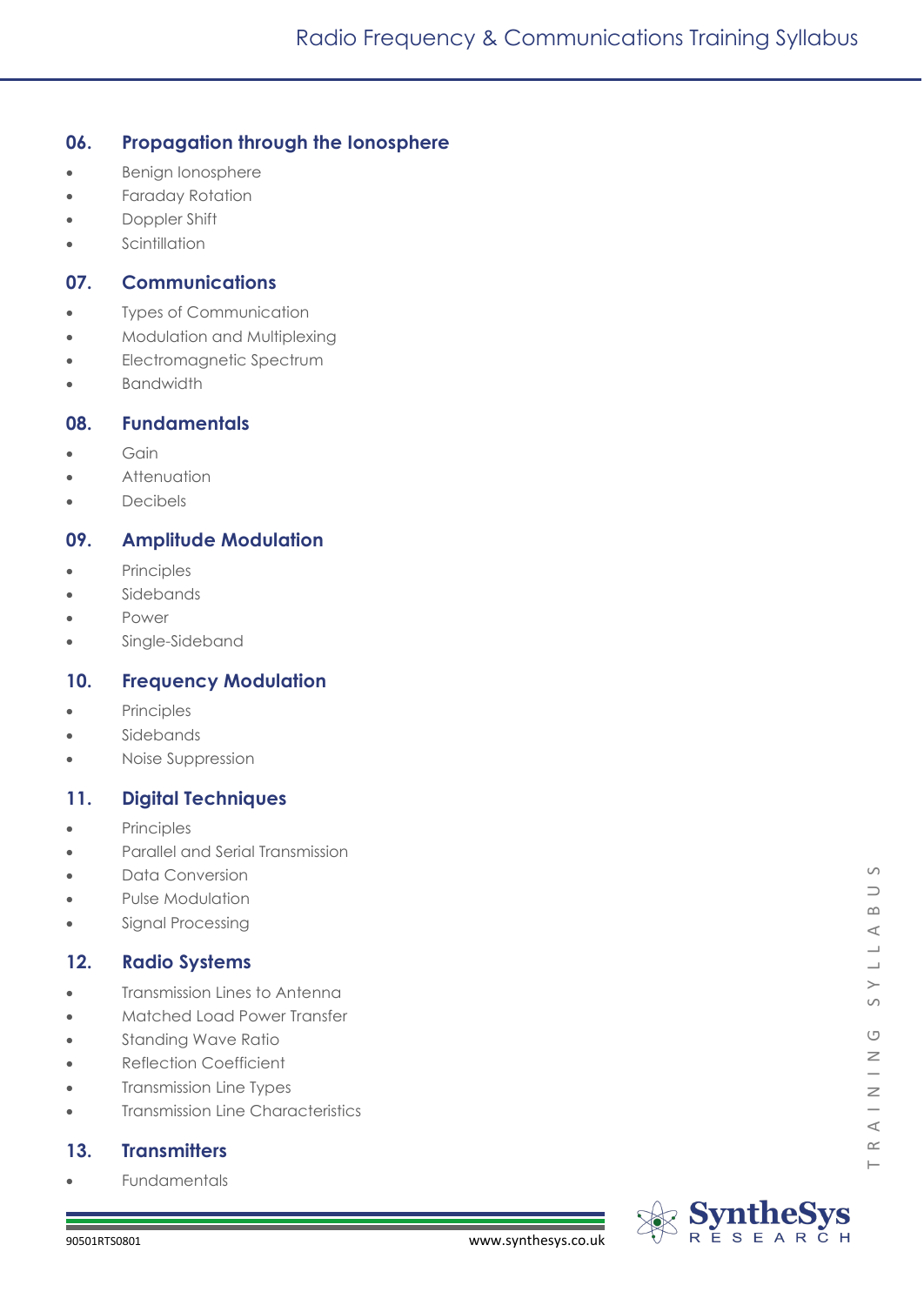- Carrier Generators
- Power Amplifiers
- Impedance Matching

#### **14. Receivers**

- Principles
- Superheterodyne Receivers
- **Frequency Conversion**
- Intermediate Frequency
- Noise

#### **15. Antennas and Wave Propagation**

- Fundamentals
- Antenna Types
- Propagation

#### **16. Microwave Communications**

- Fundamentals
- Lines and Devices
- Waveguides and Cavity Resonators
- Microwave Semiconductor Diodes
- Microwave Tubes
- Antennas

#### **17. Satellite Communications**

- **Fundamentals**
- Subsystems
- Ground Stations
- Navigation Systems
- Wavelength Division Multiplexing
- Passive Optical Networks

#### **18. Cell Phones**

- **Fundamentals**
- $\bullet$  2G and 3G
- Lite and 4G
- Base Stations and Small Cells

#### **19. Wireless Technologies**

- Fundamentals
- PANs and Bluetooth
- ZigBee and Mesh
- WiMAX and Wireless Metropolitan Networks
- Infrared Wireless



 $\circ$